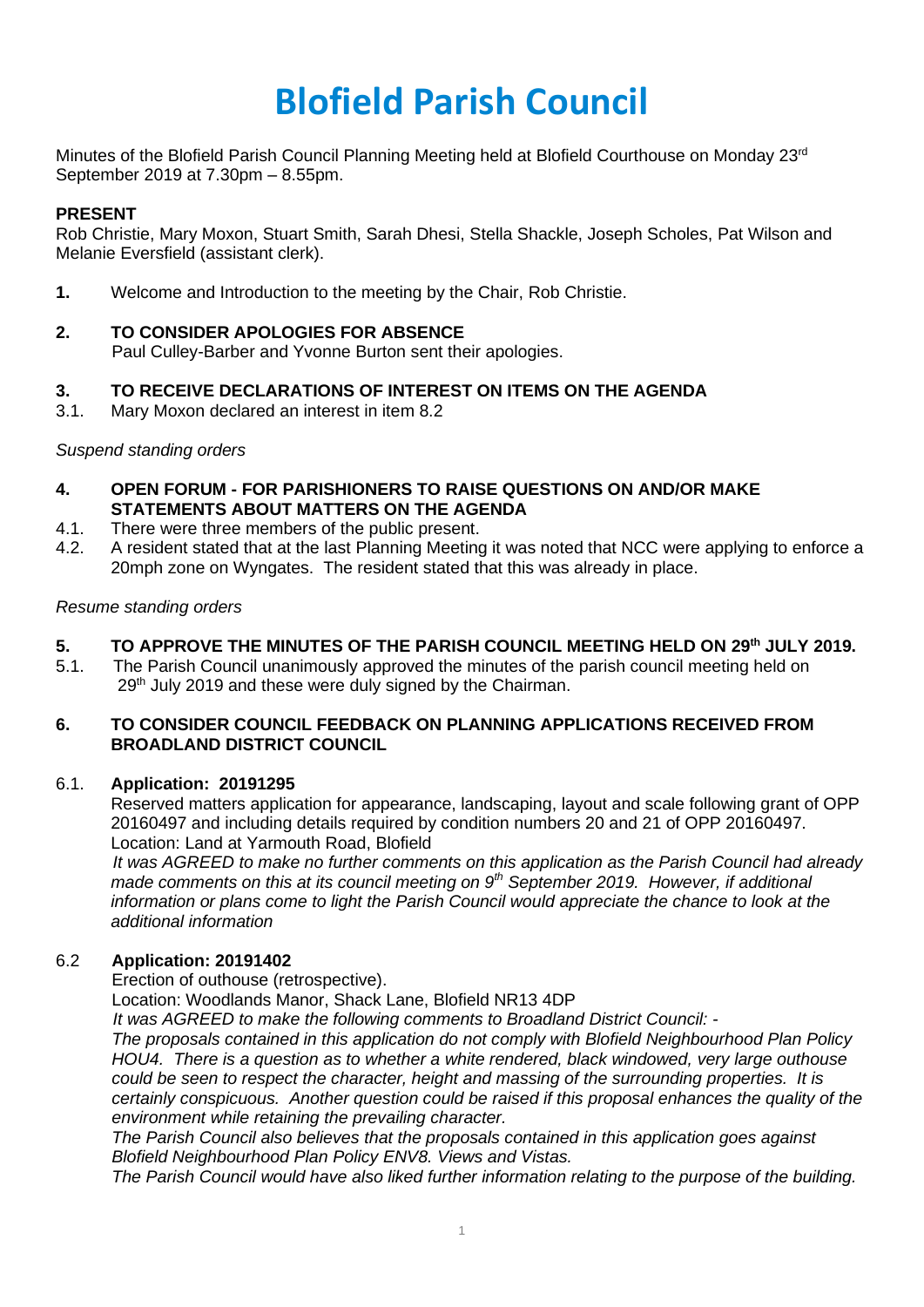# 6.3 **Application: 20191425**

Erection of a single storey front extension

Location: 2 Braydestone Cottages, Lingwood Road, Blofield NR13 4LN

 *It was AGREED to make no comment on this application however, if additional information or plans come to light the Parish Council would appreciate the chance to look at the additional information*

### 6.4 **Application: 20191377**

Creation of artificial grass pitch (AGP) with fencing, flood lighting, maintenance storage container, hard standing pathways, car parking and single storey club house/changing room building. Location: Land at Yarmouth Road, Postwick/Brundall

*It was AGREED to make no comment on this application however, if additional information or plans come to light the Parish Council would appreciate the chance to look at the additional information*

# **7. TO CONSIDER FEEDBACK ON ANY PLANNING APPLICATIONS RECEIVED SUBSEQUENT TO THE PUBLICATION OF THE AGENDA**

7.1 There were none.

## **8. TO RECEIVE INFORMATION AND CONSIDER ANY ACTIONS RELATING TO PLANNING DECISIONS AND ENFORCEMENT ISSUES**

- 8.1 The Clerk stated that she had enquired with the planning officer regarding condition planning applications and was informed that some of the applications were for large housing estates and therefore, it would be necessary to be consulted. It was AGREED that in future the Assistant Clerk and two planning leads check the planning portal ahead of planning meetings and if there are any fresh condition planning applications that we feel the need to comment on we do so regardless of whether we have been consulted or not.
- 8.2 Mary Moxon gave a detailed update on the current position of the Dawson's Lane planning application.
- 8.3 It was noted that three contractors had been undertaking some work on the Bennetts Site on Blofield Corner Road this past week.
- 8.4 Comments from a parishioner with regard to the approval of planning application 20191086 were received and noted.
- 8.5 It was noted that from now on contractors should not be commencing work before 7.30am at the Hopkins Homes site on Yarmouth Road.
- 8.6 It was noted that from 1<sup>st</sup> July 2019 all copies of letters/comments from consultees on planning applications will be uploaded to Broadland District Council planning portal.

# **9. TO RECEIVE A PLANNING UPDATE**

9.1 There were none.

#### **10. TO NOTE THE CHANGE OF SPEED LIMIT TO 20MPH AT NEWSTEAD GARDENS, BLOFIELD AND AGREE ANY NECESSARY ACTIONS**

10.1 Noted.

# **11. TO RECEIVE AN UPDATE ON MARTY'S MARSH AND AGREE ANY ACTIONS**

11.1 The Assistant Clerk stated that she and Yvonne Burton had attended a meeting at Broadland District Council on 16<sup>th</sup> September with Annie Sommazzi and Matt Davies from the Fringe Project. It was noted that due to the merge with South Norfolk Annie's position was at risk and therefore the work that she had originally agreed to complete on our behalf we need to look at completing ourselves. As a result of this a meeting is being held on Friday 4<sup>th</sup> October at 2pm with Nigel Harriss, Area Planning Manager to see what is required of us with regard to a planning application. Rob Christie and Melanie Eversfield to attend and report back to Council on 7<sup>th</sup> October.

# **12. TO RECEIVE AN UPDATE FROM NCC CHILDREN'S SERVICES AND AGREE ANY ACTIONS**

12.1 The Assistant Clerk and Rob Christie gave a detailed update. The meeting that was arranged between NCC Children's Services, Blofield Parish Council and Broadland District Council has been postponed due to some background work that the District Council needs to undertake. In the meantime, the Parish Council has received notification from Norfolk Homes wishing to implement the transfer of community land via the Section 106 agreement. Various questions have been posed to